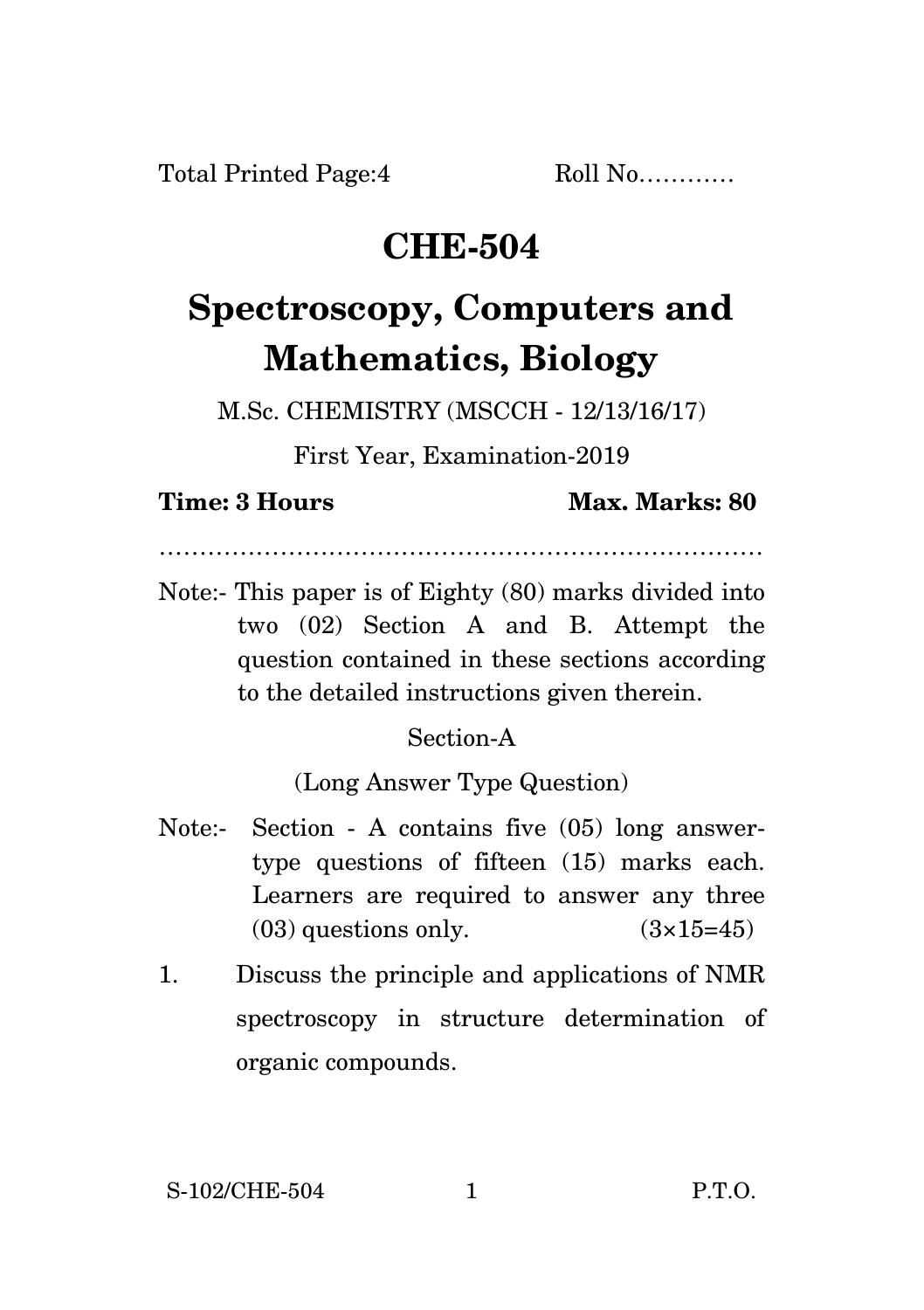- 2. Explain electronic spectroscopy. Establise relationship between wavelength, frequency and wave number. Discuss its absorption range.
- 3. Discuss the principle of IR spectroscopy. How will you distinguish between the following pairs of compounds on the basis of IR spectroscopy:
	- (i) Ethyl alcohol and diethyl ether
	- (ii) Acetic acid and ethyl acetate
- 4. Discuss function, structure and types of Nucleic acid.
- 5. (i) Find the inverse of matrix

$$
A = \begin{bmatrix} 1 & 3 & 3 \\ 1 & 4 & 3 \\ 1 & 3 & 4 \end{bmatrix}
$$

- (ii)  $y = x^2 \sec x$ , find dy/dx
- (iii) Find the distance between the points (2, 3) and (5, 4)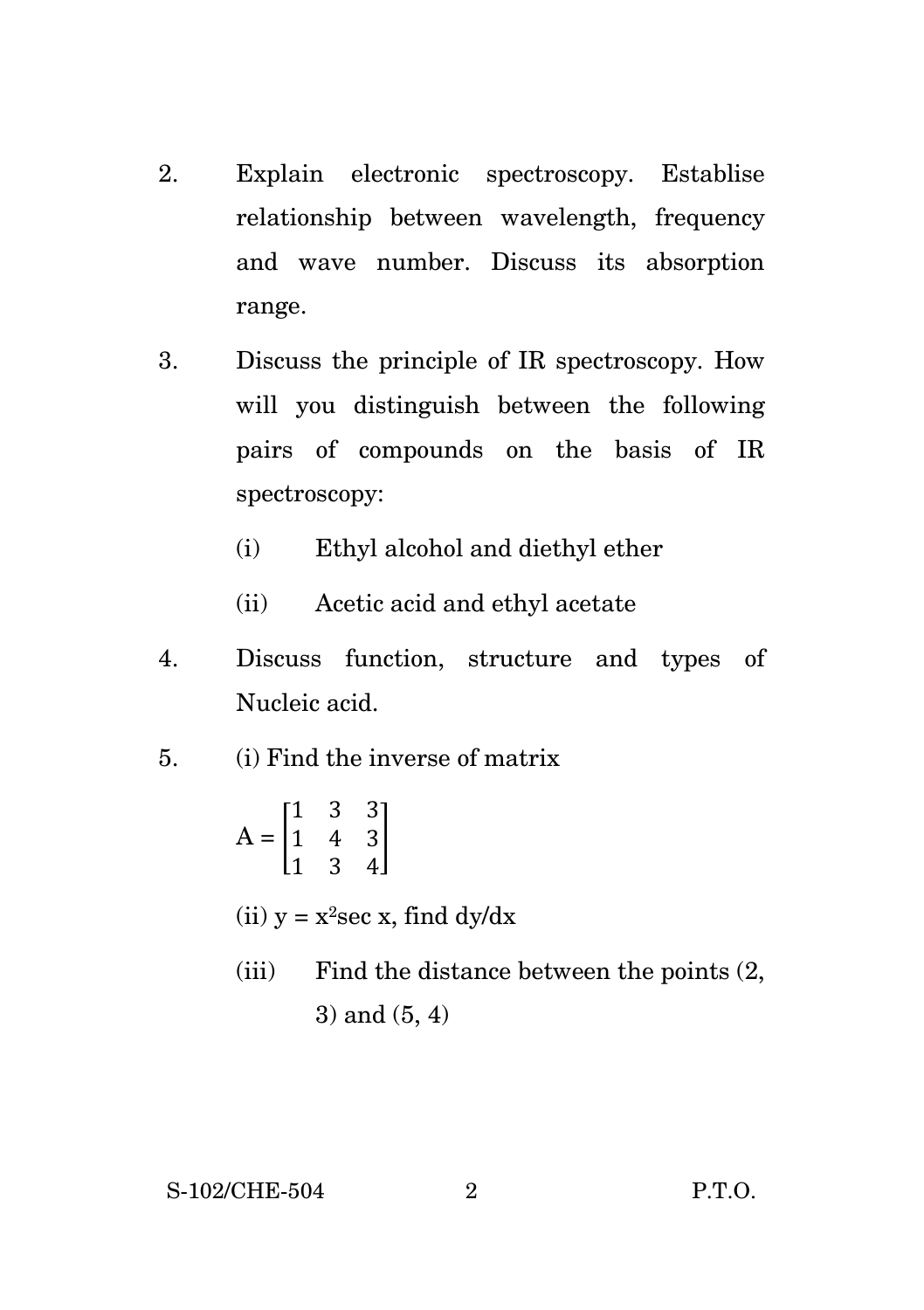### Section-B

(Short Answer Type Question)

- Note:- Section-B contains eight (08) short answer type questions of seven (07) marks each. Learners are required to answer any five (05) questions only.  $(5 \times 7 = 35)$
- 1. How does hydrogen bonding affect the absorption frequency in IR – spectrum.
- 2. Explain Red and Blue shift.
- 3. Explain chemical shift. Discuss the factors affecting the chemical shift.
- 4. Differentiate between DNA and RNA.
- 5. Discuss basic language of computer and its application in chemistry.